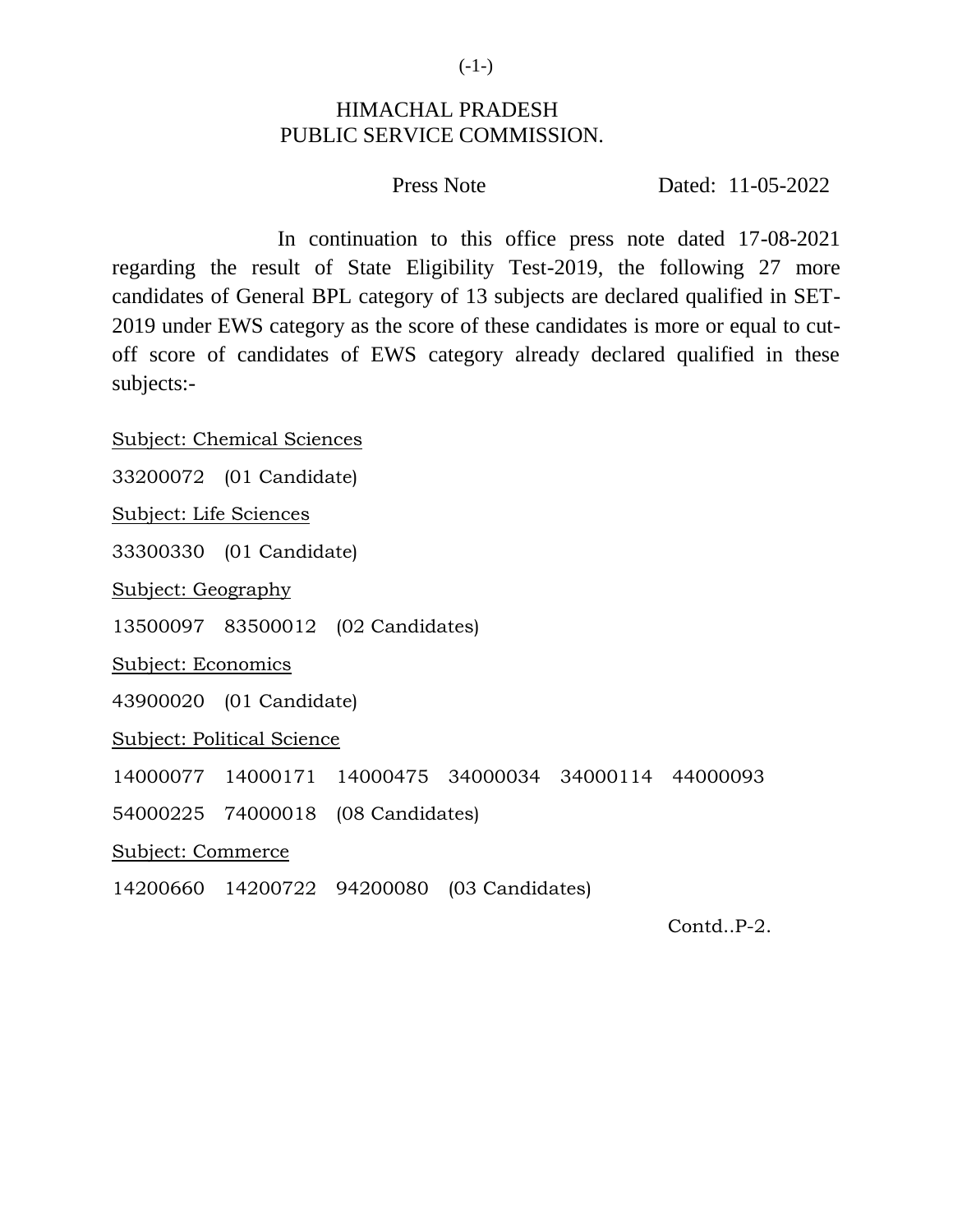Subject: Sanskrit

14400023 14400047 14400156 (03 Candidates)

Subject: History

14500158 (01 Candidate)

Subject: Public Administration

14700039 (01 Candidate)

Subject: Computer Science & Applications

44800115 (01 Candidate)

Subject: Tourism Management & Administration

44900001 (01 Candidate)

Subject: Mass Communication & Journalism

15000005 (01 Candidate)

Subject: Education

15300053 15300075 45300069 (03 Candidates)

The above mentioned qualified candidates are advised to submit the **ORA (Online Recruitment Applications) self attested copies of educational qualification i.e. Matriculation, Consolidated Detail Marks Sheet of Post Graduation along with Post Graduation Degree in concerned subject and category certificate i.e. B.P.L alongwith Non S.C/S.T./OBC certificate and EWS category certificate** to which he / she belongs, at the earliest to determine their eligibility so that the certificate(s) could be issued to the qualified candidates accordingly.

Contd..P-3.